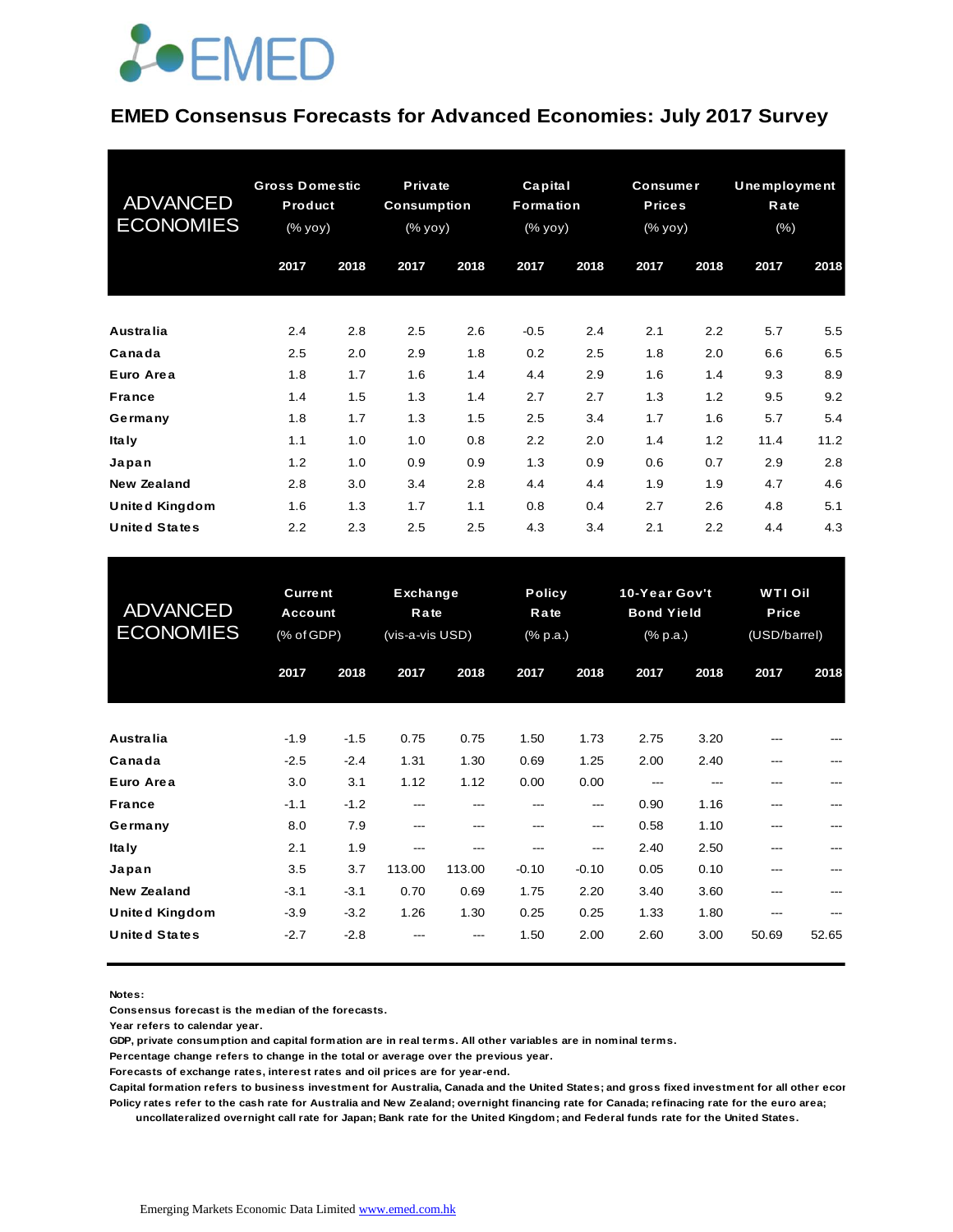

#### **EMED Consensus Forecasts for Emerging Markets: July 2017 Survey**

| <b>EMERGING</b><br><b>MARKETS</b> | <b>Gross Domestic</b><br>Product<br>$(%$ (% yoy)<br>2017 | 2018 | <b>Private</b><br><b>Consumption</b><br>$(\frac{9}{6}$ yoy)<br>2017 | 2018 | <b>Fixed</b><br>Investment<br>$(\%$ yoy)<br>2017 | 2018 | Consumer<br><b>Prices</b><br>$(\frac{9}{6}$ yoy)<br>2017 | 2018 | Unemployment<br>Rate<br>$(\% )$<br>2017 | 2018    |
|-----------------------------------|----------------------------------------------------------|------|---------------------------------------------------------------------|------|--------------------------------------------------|------|----------------------------------------------------------|------|-----------------------------------------|---------|
| Argentina                         | 2.7                                                      | 3.4  | 2.3                                                                 | 2.9  | 3.1                                              | 4.2  | 24.4                                                     | 15.0 | 7.8                                     | 7.7     |
| <b>Brazil</b>                     | 0.5                                                      | 2.1  | $-0.3$                                                              | 2.0  | 0.5                                              | 5.3  | 4.2                                                      | 4.4  | 12.8                                    | 11.9    |
| Chile                             | 1.6                                                      | 2.5  | 1.8                                                                 | 2.5  | 0.0                                              | 2.5  | 2.9                                                      | 3.0  | 6.8                                     | 6.8     |
| China                             | 6.6                                                      | 6.2  | 7.9                                                                 | 8.1  | 6.0                                              | 5.6  | 1.9                                                      | 2.3  | 4.1                                     | 4.1     |
| Colombia                          | 2.0                                                      | 2.7  | 1.8                                                                 | 2.6  | 2.7                                              | 4.4  | 4.3                                                      | 3.5  | 9.7                                     | 10.1    |
| <b>Czech Republic</b>             | 2.9                                                      | 2.6  | 2.8                                                                 | 2.9  | 2.9                                              | 4.0  | 2.2                                                      | 2.0  | 3.3                                     | 3.3     |
| <b>Hong Kong</b>                  | 2.6                                                      | 2.2  | 2.7                                                                 | 2.0  | 3.1                                              | 2.4  | 2.0                                                      | 2.4  | 3.3                                     | 3.4     |
| Hungary                           | 3.3                                                      | 3.4  | 4.5                                                                 | 3.9  | 10.0                                             | 5.8  | 2.5                                                      | 2.9  | 4.2                                     | 4.1     |
| India                             | 7.2                                                      | 7.5  | 8.0                                                                 | 7.7  | 5.0                                              | 6.9  | 4.7                                                      | 5.0  | $\frac{1}{2}$                           | $- - -$ |
| Indonesia                         | 5.2                                                      | 5.4  | 5.0                                                                 | 5.2  | 6.0                                              | 6.0  | 4.3                                                      | 4.5  | 5.6                                     | 5.6     |
| Malaysia                          | 5.0                                                      | 4.6  | 6.5                                                                 | 5.0  | 7.2                                              | 4.2  | 3.6                                                      | 2.5  | 3.5                                     | 3.4     |
| <b>Mexico</b>                     | 2.0                                                      | 2.1  | 2.2                                                                 | 2.6  | $-0.6$                                           | 1.9  | 5.5                                                      | 3.8  | 3.9                                     | 4.0     |
| <b>Philippines</b>                | 6.5                                                      | 6.5  | 6.0                                                                 | 6.4  | 8.8                                              | 8.2  | 3.1                                                      | 3.0  | 5.5                                     | 5.2     |
| Poland                            | 3.5                                                      | 3.2  | 4.3                                                                 | 3.4  | 4.5                                              | 7.6  | 2.0                                                      | 2.0  | 6.8                                     | 6.0     |
| Russia                            | 1.2                                                      | 1.6  | 2.2                                                                 | 2.6  | 3.0                                              | 2.8  | 4.2                                                      | 4.3  | 5.3                                     | 5.2     |
| Singapore                         | 2.5                                                      | 2.4  | 0.9                                                                 | 0.7  | $-0.6$                                           | 0.5  | 1.0                                                      | 1.5  | 2.4                                     | 2.5     |
| <b>South Korea</b>                | 2.8                                                      | 2.6  | 2.1                                                                 | 2.3  | 6.5                                              | 2.7  | 2.0                                                      | 2.0  | 3.6                                     | 3.6     |
| Taiwan                            | 2.1                                                      | 2.0  | 2.0                                                                 | 2.1  | 2.7                                              | 2.3  | 1.0                                                      | 1.5  | 3.8                                     | 3.9     |
| <b>Thailand</b>                   | 3.4                                                      | 3.5  | 2.9                                                                 | 2.8  | 3.7                                              | 4.7  | 1.0                                                      | 1.7  | 1.1                                     | 1.0     |
| Turkey                            | 3.5                                                      | 3.0  | 3.5                                                                 | 3.3  | 2.6                                              | 3.3  | 10.2                                                     | 7.9  | 11.5                                    | 11.5    |

|                       | <b>Money</b>  |               | <b>Merchandise</b> |      | <b>Merchandise</b> |      | <b>Current</b> |        |                 | <b>Exchange</b> |  |
|-----------------------|---------------|---------------|--------------------|------|--------------------|------|----------------|--------|-----------------|-----------------|--|
| <b>EMERGING</b>       | Supply M2     |               | <b>Exports</b>     |      | <b>Imports</b>     |      | <b>Account</b> |        | Rate            |                 |  |
| <b>MARKETS</b>        | $(%$ yoy)     |               | $(%$ (% yoy)       |      | $(%$ $(y_0, y_0),$ |      | (% of GDP)     |        | (vis-a-vis USD) |                 |  |
|                       | 2017          | 2018          | 2017               | 2018 | 2017               | 2018 | 2017           | 2018   | 2017            | 2018            |  |
|                       |               |               |                    |      |                    |      |                |        |                 |                 |  |
|                       |               |               |                    |      |                    |      |                |        |                 |                 |  |
| Argentina             | 28.8          | 22.6          | 3.0                | 2.7  | 3.8                | 4.9  | $-2.5$         | $-2.8$ | 17.50           | 19.49           |  |
| <b>Brazil</b>         | 4.3           | 5.5           | 3.7                | 4.2  | 4.8                | 9.0  | $-1.3$         | $-1.9$ | 3.27            | 3.35            |  |
| Chile                 | 5.8           | 8.0           | 2.1                | 3.1  | 2.9                | 4.2  | $-1.5$         | $-1.6$ | 665             | 664             |  |
| China                 | 10.4          | 10.0          | 4.9                | 3.8  | 8.9                | 4.4  | 1.8            | 1.6    | 6.95            | 6.94            |  |
| Colombia              | 13.3          | 14.0          | 8.2                | 3.1  | 6.3                | 5.6  | $-3.7$         | $-3.6$ | 3003            | 3100            |  |
| <b>Czech Republic</b> | $\frac{1}{2}$ | $\frac{1}{2}$ | 6.3                | 5.3  | 7.0                | 7.0  | 1.0            | 0.6    | 22.9            | 23.9            |  |
| <b>Hong Kong</b>      | 8.1           | 7.4           | 3.7                | 3.7  | 3.6                | 3.2  | 3.1            | 3.0    | 7.80            | 7.80            |  |
| Hungary               | 3.4           | 3.4           | 3.1                | 5.8  | 2.3                | 7.7  | 3.7            | 2.5    | 279             | 290             |  |
| India                 | 11.9          | 9.0           | 7.9                | 5.6  | 8.8                | 7.8  | $-1.1$         | $-1.4$ | 67.0            | 66.7            |  |
| Indonesia             | 10.5          | 12.0          | 5.0                | 5.8  | 5.6                | 6.2  | $-1.9$         | $-1.9$ | 13400           | 13300           |  |
| Malaysia              | 4.4           | 3.6           | 4.3                | 3.5  | 4.0                | 4.0  | 2.2            | 2.3    | 4.30            | 4.28            |  |
| <b>Mexico</b>         | 9.8           | 11.3          | 5.6                | 4.7  | 3.6                | 4.7  | $-2.5$         | $-2.7$ | 19.5            | 18.6            |  |
| <b>Philippines</b>    | 13.1          | 15.7          | 13.0               | 7.0  | 11.6               | 6.5  | 0.5            | 0.5    | 50.5            | 50.0            |  |
| Poland                | 7.2           | 8.5           | 5.8                | 5.8  | 7.6                | 7.7  | $-1.0$         | $-1.3$ | 3.81            | 3.83            |  |
| Russia                | 8.3           | 7.0           | 3.5                | 2.0  | 11.2               | 3.2  | 2.4            | 2.0    | 59.9            | 59.6            |  |
| <b>Singapore</b>      | 6.5           | 5.5           | 2.7                | 1.9  | 3.1                | 2.8  | 19.0           | 18.4   | 1.40            | 1.40            |  |
| <b>South Korea</b>    | 6.9           | 7.1           | 4.2                | 3.4  | 8.0                | 3.2  | 6.0            | 5.5    | 1150            | 1130            |  |
| Taiwan                | 3.9           | 4.0           | 5.4                | 3.9  | 6.8                | 4.7  | 12.7           | 12.1   | 31.0            | 30.5            |  |
| <b>Thailand</b>       | 4.2           | 5.0           | 3.6                | 3.5  | 7.5                | 6.8  | 8.7            | 7.1    | 34.9            | 34.7            |  |
| <b>Turkey</b>         | 16.0          | 12.2          | 5.7                | 4.0  | 3.6                | 4.7  | $-4.3$         | $-4.3$ | 3.69            | 3.90            |  |
|                       |               |               |                    |      |                    |      |                |        |                 |                 |  |

**Notes:** 

**Consensus forecast is the median of the forecasts.**

**Year refers to calendar year except for India for which fiscal year (April to March) is used.**

**GDP, private consumption and fixed investment are in real terms. All other variables are in nominal terms.**

**Percentage change refers to change in the total or average over the previous year, except for money supply growth which is** 

 **based on year-end figures.**

**Forecasts for India are FY17/18 and FY18/19**

**Forecasts of exchange rates and interest rates are for year-end.**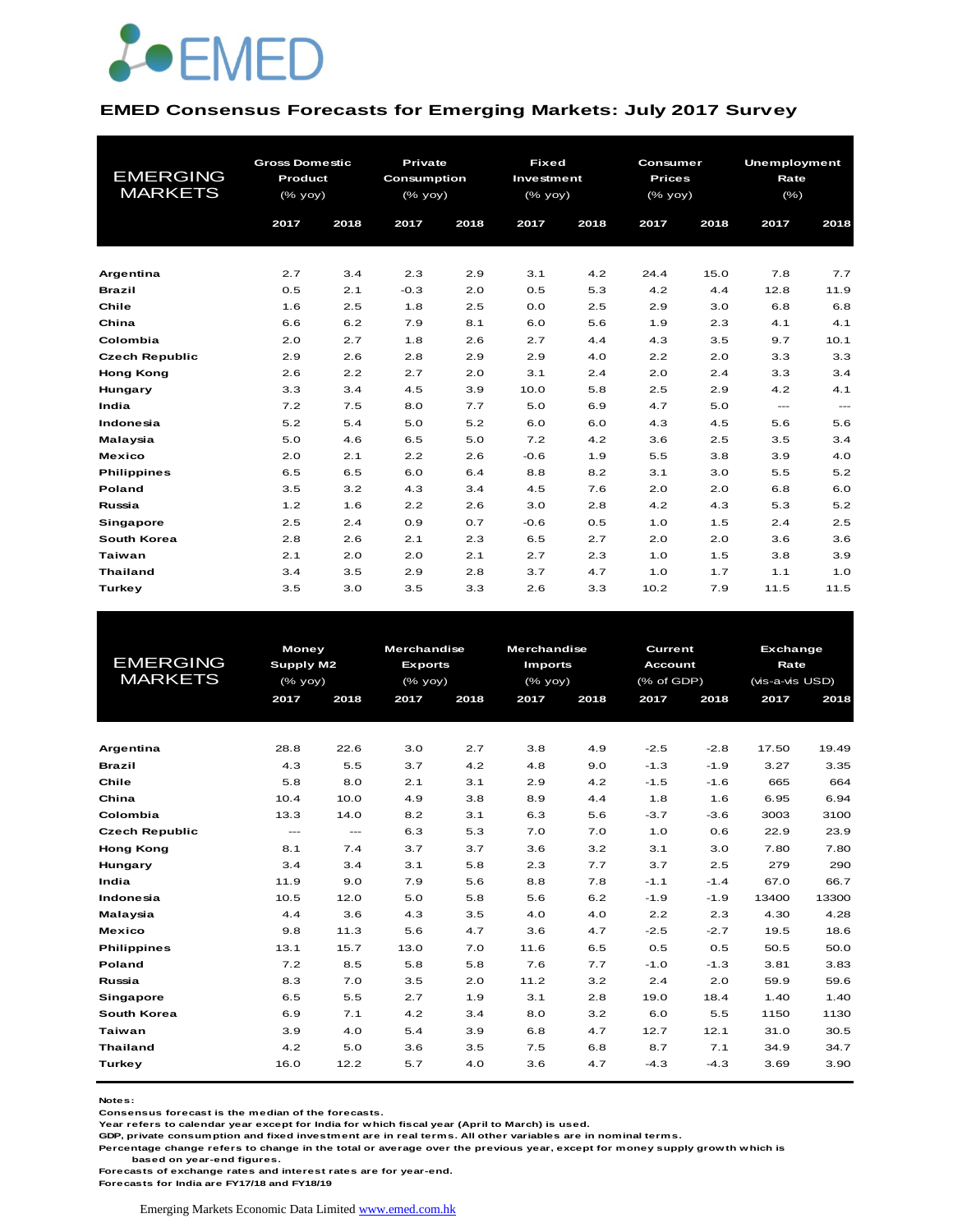### **EMED Consensus Forecasts for the United States: July 2017 Survey**

| <b>UNITED STATES</b>             | <b>Gross Domestic</b><br>Product<br>$(% \mathsf{Y}^{\prime }\mathsf{Y}^{\prime }\mathsf{Y}^{\prime })$ |      | Consumer<br><b>Prices</b><br>(% yoy) |      | <b>UNITED STATES</b>                |                  | <b>Gross Domestic</b><br>Product<br>(% yoy) |         | <b>Consumer</b><br><b>Prices</b><br>(% yoy) |
|----------------------------------|--------------------------------------------------------------------------------------------------------|------|--------------------------------------|------|-------------------------------------|------------------|---------------------------------------------|---------|---------------------------------------------|
|                                  | 2017                                                                                                   | 2018 | 2017                                 | 2018 |                                     | 2017             | 2018                                        | 2017    | 2018                                        |
| <b>ABN AMRO</b>                  | 2.3                                                                                                    | 2.5  | 2.0                                  | 1.9  | <b>ING</b>                          | 2.4              | 2.9                                         | 2.5     | 2.9                                         |
| <b>Action Economics</b>          | 2.3                                                                                                    | 2.6  | 2.0                                  | 2.1  | Intesa Sanpaolo                     | 2.2              | 2.5                                         | 2.3     | 2.1                                         |
| <b>AIB Global Treasury</b>       | 2.1                                                                                                    | 2.4  | 2.3                                  | 2.5  | <b>KBC</b>                          | 2.3              | 2.6                                         | 2.4     | 2.5                                         |
| <b>Allianz</b>                   | 2.2                                                                                                    | 2.3  | $2.2\,$                              | 2.5  | <b>Kiel Institute</b>               | 2.2              | 2.5                                         | $2.2\,$ | 2.4                                         |
| <b>Bank Julius Baer</b>          | 2.1                                                                                                    | 2.7  | 2.0                                  | 2.2  | <b>Moody's Analytics</b>            | 2.4              | 2.8                                         | 2.1     | 2.2                                         |
| <b>Barclays Capital</b>          | 1.9                                                                                                    | 2.3  | 2.0                                  | 2.2  | <b>Mortgage Bankers Association</b> | 2.1              | 1.9                                         | 2.4     | 2.3                                         |
| <b>BayernLB</b>                  | 2.1                                                                                                    | 2.4  | 2.1                                  | 1.9  | <b>NAR</b>                          | 2.2              | 2.3                                         | $2.2\,$ | 2.1                                         |
| <b>BBVA</b>                      | 2.3                                                                                                    | 2.4  | 2.0                                  | 2.1  | <b>National Bank of Canada</b>      | $2.2\phantom{0}$ | 2.4                                         | 2.3     | 2.2                                         |
| <b>Berenberg Capital Markets</b> | 2.4                                                                                                    | 2.4  | 2.3                                  | 2.5  | <b>NIESR</b>                        | 2.1              | 2.3                                         | 2.3     | 2.0                                         |
| <b>BMO Capital Markets</b>       | 2.2                                                                                                    | 2.2  | 2.0                                  | 2.1  | <b>Northern Trust</b>               | 2.2              | 2.0                                         | 2.0     | 1.8                                         |
| <b>BNP Paribas</b>               | 2.2                                                                                                    | 2.6  | 2.0                                  | 2.5  | <b>OCBC Bank</b>                    | 2.2              | 2.3                                         | 2.4     | 2.4                                         |
| <b>Capital Economics</b>         | 2.2                                                                                                    | 2.5  | 2.1                                  | 2.2  | <b>PNC</b>                          | 2.4              | 3.0                                         | 2.5     | 2.3                                         |
| <b>CIBC World Markets</b>        | 2.3                                                                                                    | 2.1  | 1.9                                  | 2.3  | Prometeia                           | 2.1              | 2.2                                         | 1.9     | 2.3                                         |
| Citigroup                        | 2.2                                                                                                    | 2.6  | 1.7                                  | 1.9  | <b>Raymond James</b>                | 2.1              | 2.1                                         | 2.2     | 2.0                                         |
| <b>Comerica Bank</b>             | 2.4                                                                                                    | 2.8  | 2.0                                  | 1.9  | Royal Bank of Canada                | 2.3              | 2.3                                         | 2.1     | 2.1                                         |
| Commerzbank                      | 2.3                                                                                                    | 2.3  | 2.0                                  | 2.2  | <b>Schroders</b>                    | 2.0              | 2.2                                         | 2.0     | 1.9                                         |
| <b>Credit Agricole</b>           | 2.3                                                                                                    | 2.2  | 2.2                                  | 2.4  | <b>Scotia Capital</b>               | 2.2              | 2.2                                         | 2.0     | 2.3                                         |
| <b>Credit Suisse</b>             | 2.3                                                                                                    | 2.3  | 2.0                                  | 1.6  | <b>Societe Generale</b>             | 2.1              | 2.2                                         | 2.1     | 2.1                                         |
| Daiwa Institute of Research      | 2.2                                                                                                    | 2.3  | 2.3                                  | 2.2  | <b>Standard &amp; Poor's</b>        | 2.2              | 2.3                                         | 1.8     | 2.1                                         |
| Danske Bank                      | 2.0                                                                                                    | 1.9  | 2.2                                  | 1.9  | <b>TD Economics</b>                 | 2.2              | 2.1                                         | 2.1     | 2.2                                         |
| <b>DBS Bank</b>                  | 2.2                                                                                                    | 2.5  | 2.5                                  | 2.3  | <b>UOB</b>                          | 2.5              | 2.5                                         | 2.1     | 2.5                                         |
| Deka Bank                        | 2.4                                                                                                    | 2.1  | 2.3                                  | 2.6  |                                     |                  |                                             |         |                                             |
| Desjardins                       | 2.3                                                                                                    | 2.4  | 2.3                                  | 2.3  |                                     |                  |                                             |         |                                             |
| <b>DIW Berlin</b>                | 2.1                                                                                                    | 2.4  | 2.3                                  | 1.9  |                                     |                  |                                             |         |                                             |
| DZ Bank                          | 2.2                                                                                                    | 2.5  | 2.3                                  | 2.7  | <b>CONSENSUS</b>                    |                  |                                             |         |                                             |
| <b>Fannie Mae</b>                | 2.1                                                                                                    | 1.9  | 2.2                                  | 1.7  | Median                              | $2.2\phantom{0}$ | 2.3                                         | 2.2     | 2.2                                         |
| <b>First Trust Advisors</b>      | 2.3                                                                                                    | 2.2  | 2.0                                  | 2.6  | Mean                                | 2.2              | 2.3                                         | 2.2     | 2.2                                         |
| <b>Freddie Mac</b>               | 2.0                                                                                                    | 2.2  | 2.4                                  | 2.4  | High                                | 2.5              | 3.0                                         | 2.5     | 2.9                                         |
| Handelsbanken                    | $2.2\phantom{0}$                                                                                       | 1.8  | 1.7                                  | 2.0  | Low                                 | 1.9              | 1.8                                         | 1.7     | 1.6                                         |
| <b>IFO Munich Institute</b>      | 2.2                                                                                                    | 2.1  | 2.4                                  | 2.4  | <b>Standard Deviation</b>           | 0.1              | 0.3                                         | 0.2     | 0.3                                         |
| Continues in the next column     |                                                                                                        |      |                                      |      |                                     |                  |                                             |         |                                             |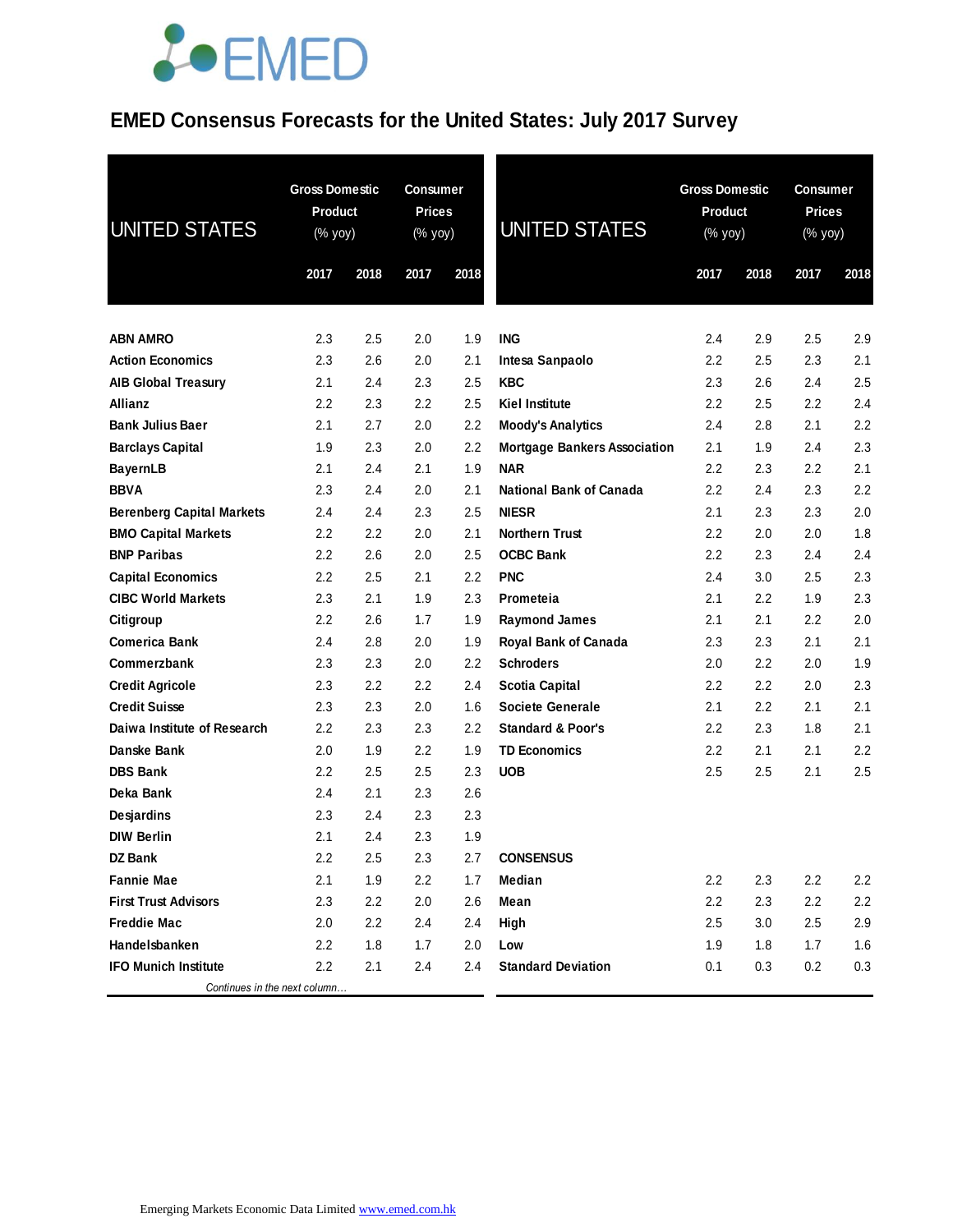### **EMED Consensus Forecasts for the Euro Area: July 2017 Survey**

| <b>EURO AREA</b>                 | <b>Gross Domestic</b><br>Product<br>(% yoy) |      | <b>Consumer</b><br><b>Prices</b><br>(% yoy) |      | <b>EURO AREA</b>            | <b>Gross Domestic</b><br>Product<br>(% yoy) |      | <b>Consumer</b><br><b>Prices</b><br>(% yoy) |      |
|----------------------------------|---------------------------------------------|------|---------------------------------------------|------|-----------------------------|---------------------------------------------|------|---------------------------------------------|------|
|                                  | 2017                                        | 2018 | 2017                                        | 2018 |                             | 2017                                        | 2018 | 2017                                        | 2018 |
| <b>ABN AMRO</b>                  | 2.1                                         | 1.8  | 1.5                                         | 1.3  | <b>IFO Munich Institute</b> | 2.1                                         | 1.7  | 1.8                                         | 1.5  |
| <b>AIB Global Treasury</b>       | 1.8                                         | 1.8  | 1.2                                         | 1.5  | <b>ING</b>                  | 1.8                                         | 1.7  | 1.6                                         | 1.4  |
| <b>Allianz</b>                   | 1.8                                         | 1.6  | 1.7                                         | 1.7  | Intesa Sanpaolo             | 2.0                                         | 1.7  | 1.5                                         | 1.4  |
| <b>Bank Julius Baer</b>          | 1.9                                         | 1.6  | 1.6                                         | 1.6  | <b>KBC</b>                  | 2.0                                         | 1.9  | 1.6                                         | 1.3  |
| <b>Barclays Capital</b>          | 1.8                                         | 1.7  | 1.6                                         | 1.3  | <b>Kiel Institute</b>       | 2.0                                         | 1.9  | 1.5                                         | 1.3  |
| <b>BayernLB</b>                  | 1.7                                         | 1.6  | 1.5                                         | 1.4  | <b>Moody's Analytics</b>    | 1.8                                         | 1.6  | 1.8                                         | 1.5  |
| <b>BBVA</b>                      | 1.7                                         | 1.7  | 1.4                                         | n.a. | <b>NIESR</b>                | 1.6                                         | 1.7  | 1.6                                         | 1.3  |
| <b>Berenberg Capital Markets</b> | 1.8                                         | 1.7  | 1.4                                         | 1.6  | <b>OCBC Bank</b>            | 1.8                                         | 1.5  | 1.8                                         | 1.5  |
| <b>BMO Capital Markets</b>       | 1.7                                         | 1.5  | 1.5                                         | 1.5  | Prometeia                   | 1.9                                         | 1.7  | 1.6                                         | 1.4  |
| <b>BNP Paribas</b>               | 1.9                                         | 1.6  | 1.6                                         | 1.4  | Royal Bank of Canada        | 2.0                                         | 1.7  | 1.6                                         | 1.3  |
| <b>Capital Economics</b>         | 2.0                                         | 1.7  | 1.4                                         | 1.2  | <b>Schroders</b>            | 1.8                                         | 1.8  | 1.6                                         | 1.1  |
| <b>CIBC World Markets</b>        | 1.7                                         | 1.5  | 1.7                                         | 1.9  | <b>Scotia Capital</b>       | $2.2\,$                                     | 2.0  | 1.4                                         | 1.7  |
| Citigroup                        | 2.1                                         | 1.9  | 1.5                                         | 1.3  | <b>Societe Generale</b>     | 2.1                                         | 1.6  | 1.4                                         | 1.3  |
| Commerzbank                      | 2.0                                         | 1.8  | 1.4                                         | 1.4  | <b>TD Economics</b>         | 1.9                                         | 1.6  | 1.7                                         | 1.4  |
| <b>Credit Agricole</b>           | 2.0                                         | 1.8  | 1.5                                         | 1.2  | <b>UOB</b>                  | 1.8                                         | 1.6  | 1.6                                         | 1.5  |
| <b>Credit Suisse</b>             | 2.1                                         | 1.8  | 1.5                                         | 1.2  |                             |                                             |      |                                             |      |
| Danske Bank                      | 1.7                                         | 1.6  | 1.5                                         | 1.1  |                             |                                             |      |                                             |      |
| <b>DBS Bank</b>                  | 1.7                                         | 1.8  | 1.6                                         | 1.6  |                             |                                             |      |                                             |      |
| Deka Bank                        | 1.9                                         | 1.6  | 1.6                                         | 1.6  | <b>CONSENSUS</b>            |                                             |      |                                             |      |
| <b>DIW Berlin</b>                | 1.9                                         | 1.6  | 1.5                                         | 1.3  | Median                      | 1.9                                         | 1.7  | 1.6                                         | 1.4  |
| DZ Bank                          | 1.8                                         | 1.7  | 1.6                                         | 1.6  | Mean                        | 1.9                                         | 1.7  | 1.6                                         | 1.4  |
| <b>ETLA</b>                      | 1.8                                         | 1.6  | 1.5                                         | 1.5  | <b>High</b>                 | 2.2                                         | 2.0  | 1.8                                         | 1.9  |
| <b>EUROFER</b>                   | 1.7                                         | 1.7  | 1.6                                         | 1.6  | Low                         | 1.6                                         | 1.2  | 1.2                                         | 1.1  |
| Handelsbanken                    | 1.9                                         | 1.2  | 1.6                                         | 1.4  | <b>Standard Deviation</b>   | 0.1                                         | 0.1  | 0.1                                         | 0.2  |
| Continues in the next column     |                                             |      |                                             |      |                             |                                             |      |                                             |      |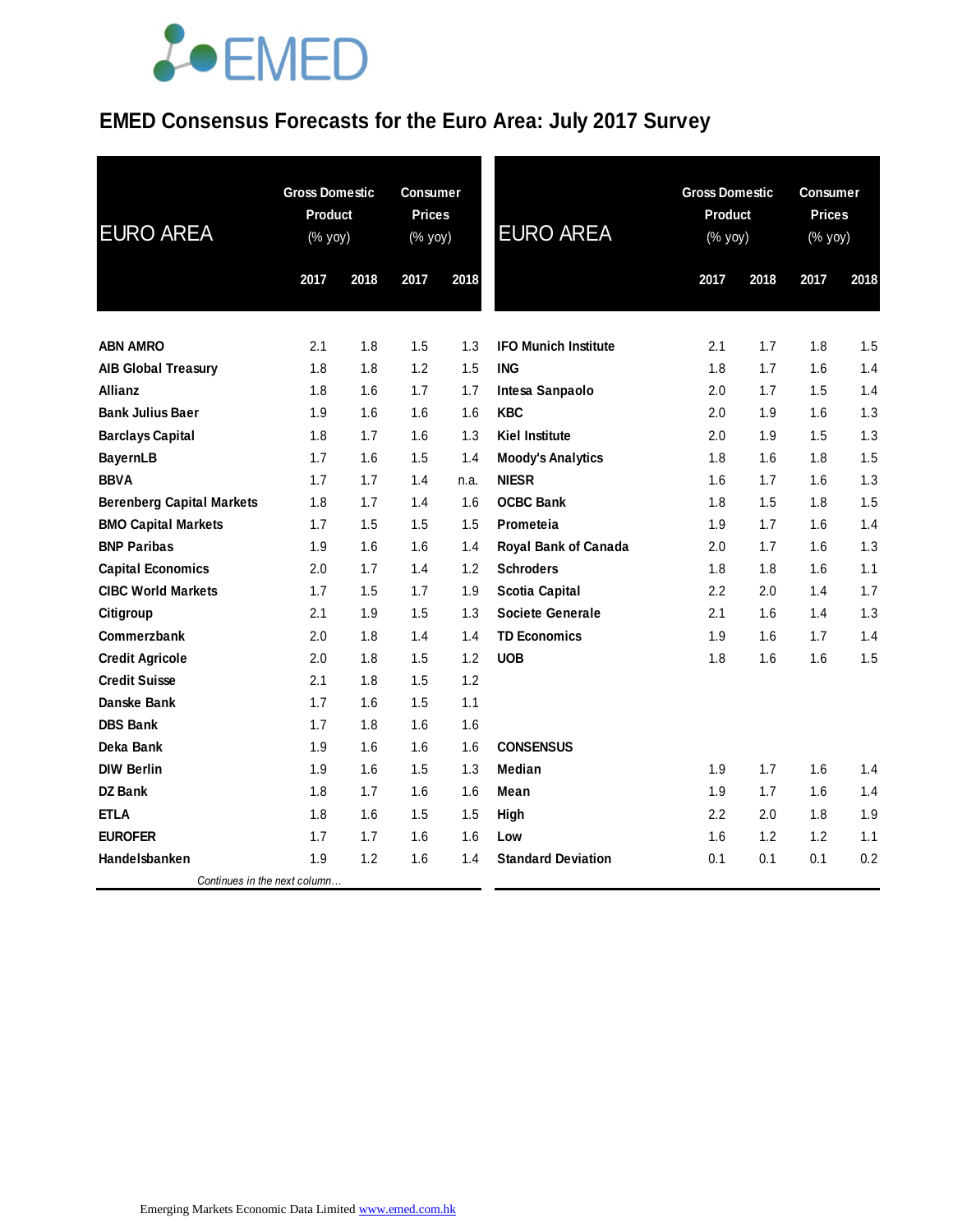### **EMED Consensus Forecasts for Japan: July 2017 Survey**

| <b>JAPAN</b>                     | <b>Gross Domestic</b><br>Product<br>(% yoy) |      | <b>Consumer</b><br><b>Prices</b><br>(% yoy) |      | <b>JAPAN</b>              | <b>Gross Domestic</b><br><b>Product</b><br>$(% \mathsf{Y}\rightarrow \mathsf{Y})$ |      | <b>Consumer</b><br><b>Prices</b><br>(% yoy) |      |
|----------------------------------|---------------------------------------------|------|---------------------------------------------|------|---------------------------|-----------------------------------------------------------------------------------|------|---------------------------------------------|------|
|                                  | 2017                                        | 2018 | 2017                                        | 2018 |                           | 2017                                                                              | 2018 | 2017                                        | 2018 |
|                                  |                                             |      |                                             |      |                           |                                                                                   |      |                                             |      |
| <b>ABN AMRO</b>                  | 1.0                                         | 0.8  | 0.7                                         | 1.0  | <b>ING</b>                | 0.9                                                                               | 1.1  | 0.6                                         | 0.9  |
| <b>AIB Global Treasury</b>       | 1.4                                         | 1.0  | 0.2                                         | 0.3  | Intesa Sanpaolo           | 1.2                                                                               | 0.9  | 1.0                                         | 1.2  |
| <b>Allianz</b>                   | 1.2                                         | 0.8  | 0.6                                         | 0.9  | <b>JCER</b>               | 1.4                                                                               | 0.9  | 0.9                                         | 1.0  |
| <b>Bank Julius Baer</b>          | 1.3                                         | 1.0  | 0.5                                         | 0.3  | <b>KBC</b>                | 1.1                                                                               | 1.0  | 0.7                                         | 1.0  |
| Bank of Tokyo-Mitsubishi UFJ     | 1.2                                         | 1.4  | 0.8                                         | 0.7  | <b>Kiel Institute</b>     | 1.2                                                                               | 1.1  | 0.4                                         | 0.6  |
| <b>Barclays Capital</b>          | 1.6                                         | 1.1  | 0.5                                         | 0.7  | <b>Mizuho Securities</b>  | 1.4                                                                               | 1.3  | 0.8                                         | 0.7  |
| <b>BayernLB</b>                  | 1.2                                         | 0.8  | 0.4                                         | 0.4  | <b>Moody's Analytics</b>  | 1.3                                                                               | 0.7  | 0.9                                         | 0.7  |
| <b>BBVA</b>                      | 0.8                                         | 0.9  | 0.8                                         | n.a. | <b>NIESR</b>              | 0.8                                                                               | 0.7  | 0.6                                         | 0.5  |
| <b>Berenberg Capital Markets</b> | 1.1                                         | 1.0  | 0.7                                         | 0.8  | <b>OCBC Bank</b>          | 1.3                                                                               | 0.9  | 0.6                                         | 1.0  |
| <b>BMO Capital Markets</b>       | 1.2                                         | 1.0  | 0.5                                         | 0.6  | Prometeia                 | 1.1                                                                               | 1.0  | 0.3                                         | 0.5  |
| <b>BNP Paribas</b>               | 1.2                                         | 1.0  | 0.4                                         | 0.7  | <b>Schroders</b>          | 1.6                                                                               | 1.3  | 0.7                                         | 1.1  |
| <b>Capital Economics</b>         | 1.0                                         | 0.5  | 1.0                                         | 1.5  | <b>Scotia Capital</b>     | 1.2                                                                               | 0.8  | 0.8                                         | 1.1  |
| <b>CIBC World Markets</b>        | 1.2                                         | 0.9  | 0.7                                         | 0.8  | <b>Societe Generale</b>   | 1.3                                                                               | 1.2  | 0.5                                         | 1.1  |
| Citigroup                        | 1.6                                         | 1.4  | 0.6                                         | 0.6  | <b>TD Economics</b>       | 1.2                                                                               | 0.8  | 0.8                                         | 1.1  |
| Commerzbank                      | 1.3                                         | 1.0  | 0.5                                         | 0.7  | <b>UOB</b>                | 0.9                                                                               | 1.2  | 1.0                                         | 1.9  |
| <b>Credit Agricole</b>           | 1.2                                         | 1.3  | 0.4                                         | 0.7  |                           |                                                                                   |      |                                             |      |
| <b>Credit Suisse</b>             | 0.8                                         | 0.5  | 0.4                                         | 0.1  |                           |                                                                                   |      |                                             |      |
| Daiwa Institute of Research      | 1.5                                         | 1.3  | 1.0                                         | 0.9  | <b>CONSENSUS</b>          |                                                                                   |      |                                             |      |
| <b>DBS Bank</b>                  | 1.3                                         | 1.0  | 0.5                                         | 0.6  | Median                    | 1.2                                                                               | 1.0  | 0.6                                         | 0.7  |
| Deka Bank                        | 1.3                                         | 1.1  | 0.6                                         | 1.1  | Mean                      | 1.2                                                                               | 1.0  | 0.6                                         | 0.8  |
| <b>DIW Berlin</b>                | 1.2                                         | 1.0  | 0.5                                         | 0.4  | High                      | 1.6                                                                               | 1.4  | 1.0                                         | 1.9  |
| <b>DZ Bank</b>                   | 1.2                                         | 1.0  | 0.4                                         | 0.6  | Low                       | 0.8                                                                               | 0.5  | 0.2                                         | 0.1  |
| <b>IFO Munich Institute</b>      | 1.2                                         | 1.0  | 0.5                                         | 0.8  | <b>Standard Deviation</b> | 0.2                                                                               | 0.2  | 0.2                                         | 0.3  |
| Continues in the next column     |                                             |      |                                             |      |                           |                                                                                   |      |                                             |      |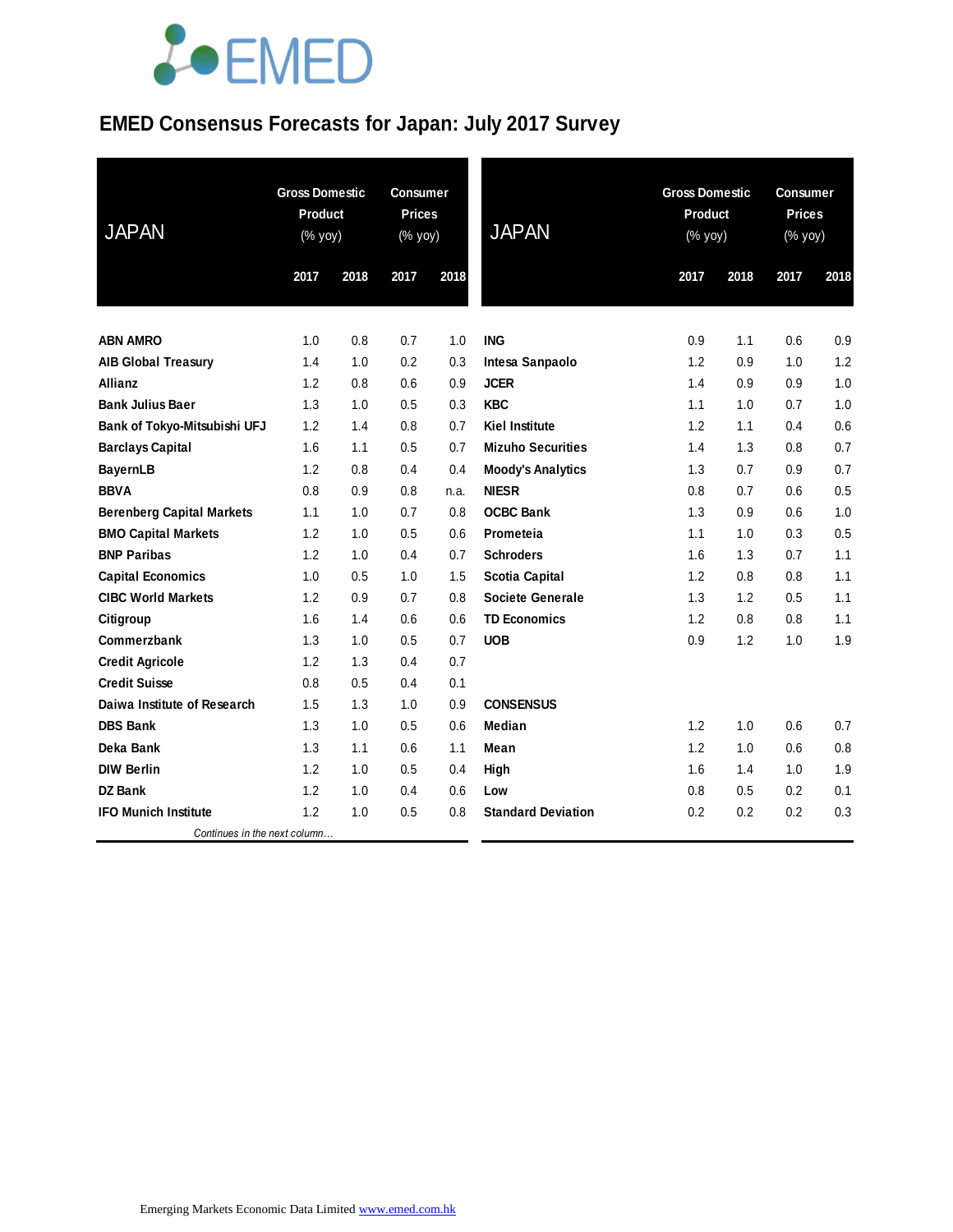#### **EMED Consensus Forecasts for China: July 2017 Survey**

| <b>CHINA</b>                     | <b>Gross Domestic</b><br><b>Product</b><br>(% yoy) |      | <b>Consumer</b><br><b>Prices</b><br>(% yoy) |      | <b>CHINA</b>                  | <b>Gross Domestic</b><br><b>Product</b><br>(% yoy) |      | <b>Consumer</b><br><b>Prices</b><br>(% yoy) |      |
|----------------------------------|----------------------------------------------------|------|---------------------------------------------|------|-------------------------------|----------------------------------------------------|------|---------------------------------------------|------|
|                                  | 2017                                               | 2018 | 2017                                        | 2018 |                               | 2017                                               | 2018 | 2017                                        | 2018 |
| <b>ABN AMRO</b>                  | 6.5                                                | 6.0  | 2.0                                         | 2.5  | <b>ING</b>                    | 6.7                                                | 6.5  | 1.6                                         | 2.0  |
| <b>Allianz</b>                   | 6.3                                                | 6.0  | 2.3                                         | 3.0  | Intesa Sanpaolo               | 6.4                                                | 6.1  | 2.4                                         | 2.0  |
| <b>Bank Julius Baer</b>          | 6.6                                                | 6.3  | 1.7                                         | 1.6  | JP Morgan                     | 6.6                                                | 6.2  | 2.4                                         | 3.0  |
| <b>Bank of East Asia</b>         | 6.6                                                | 6.4  | 1.8                                         | 2.2  | <b>Kiel Institute</b>         | 6.5                                                | 6.0  | 2.2                                         | 2.2  |
| <b>Barclays Capital</b>          | 6.7                                                | 6.3  | 2.2                                         | 2.3  | <b>Moody's Analytics</b>      | 6.6                                                | 5.9  | 1.4                                         | 2.7  |
| <b>BayernLB</b>                  | 6.5                                                | 6.1  | 2.3                                         | 2.4  | <b>NIESR</b>                  | 6.7                                                | 6.2  | 2.1                                         | 2.5  |
| <b>BBVA</b>                      | 6.3                                                | 5.8  | 2.3                                         | 3.0  | <b>OCBC Bank</b>              | 6.4                                                | 6.0  | 1.7                                         | 2.5  |
| <b>Berenberg Capital Markets</b> | 6.2                                                | 5.8  | 2.3                                         | 2.2  | Prometeia                     | 6.6                                                | 6.2  | 3.6                                         | 3.4  |
| <b>BMO Capital Markets</b>       | 6.7                                                | 6.5  | 1.6                                         | 2.0  | <b>Royal Bank of Scotland</b> | 6.8                                                | 6.5  | 1.8                                         | 2.0  |
| <b>BNP Paribas</b>               | 6.6                                                | 6.4  | 1.8                                         | 2.3  | <b>Schroders</b>              | 6.6                                                | 6.2  | 2.0                                         | 2.3  |
| <b>Capital Economics</b>         | 6.5                                                | 6.5  | 1.5                                         | 1.5  | <b>Scotia Capital</b>         | 6.6                                                | 6.1  | 2.0                                         | 2.5  |
| Citigroup                        | 6.6                                                | 6.5  | 1.8                                         | 2.2  | <b>Societe Generale</b>       | 6.6                                                | 6.1  | 1.7                                         | 2.3  |
| Commerzbank                      | 6.5                                                | 6.3  | 1.6                                         | 2.2  | <b>UOB</b>                    | 6.6                                                | 6.5  | 1.5                                         | 1.4  |
| <b>Credit Agricole</b>           | 6.7                                                | 6.5  | 1.3                                         | 1.7  |                               |                                                    |      |                                             |      |
| <b>Credit Suisse</b>             | 6.8                                                | 6.5  | 1.8                                         | 2.5  |                               |                                                    |      |                                             |      |
| Daiwa Institute of Research      | 6.5                                                | 6.1  | 1.7                                         | 1.9  |                               |                                                    |      |                                             |      |
| Danske Bank                      | 6.3                                                | 6.0  | 2.0                                         | 2.0  | <b>CONSENSUS</b>              |                                                    |      |                                             |      |
| <b>DBS Bank</b>                  | 6.5                                                | 6.3  | 2.0                                         | 2.1  | <b>Median</b>                 | 6.6                                                | 6.2  | 1.8                                         | 2.3  |
| Deka Bank                        | 6.7                                                | 6.6  | 1.8                                         | 2.7  | Mean                          | 6.6                                                | 6.2  | 2.0                                         | 2.4  |
| <b>DIW Berlin</b>                | 6.4                                                | 6.1  | 3.2                                         | 4.5  | High                          | 6.8                                                | 6.7  | 3.6                                         | 4.5  |
| <b>DZ Bank</b>                   | 6.8                                                | 6.7  | 1.8                                         | 2.2  | Low                           | 6.2                                                | 5.8  | 1.3                                         | 1.4  |
| <b>IFO Munich Institute</b>      | 6.6                                                | 6.3  | 1.8                                         | 2.8  | <b>Standard Deviation</b>     | 0.1                                                | 0.2  | 0.5                                         | 0.6  |
| Continues in the next column     |                                                    |      |                                             |      |                               |                                                    |      |                                             |      |